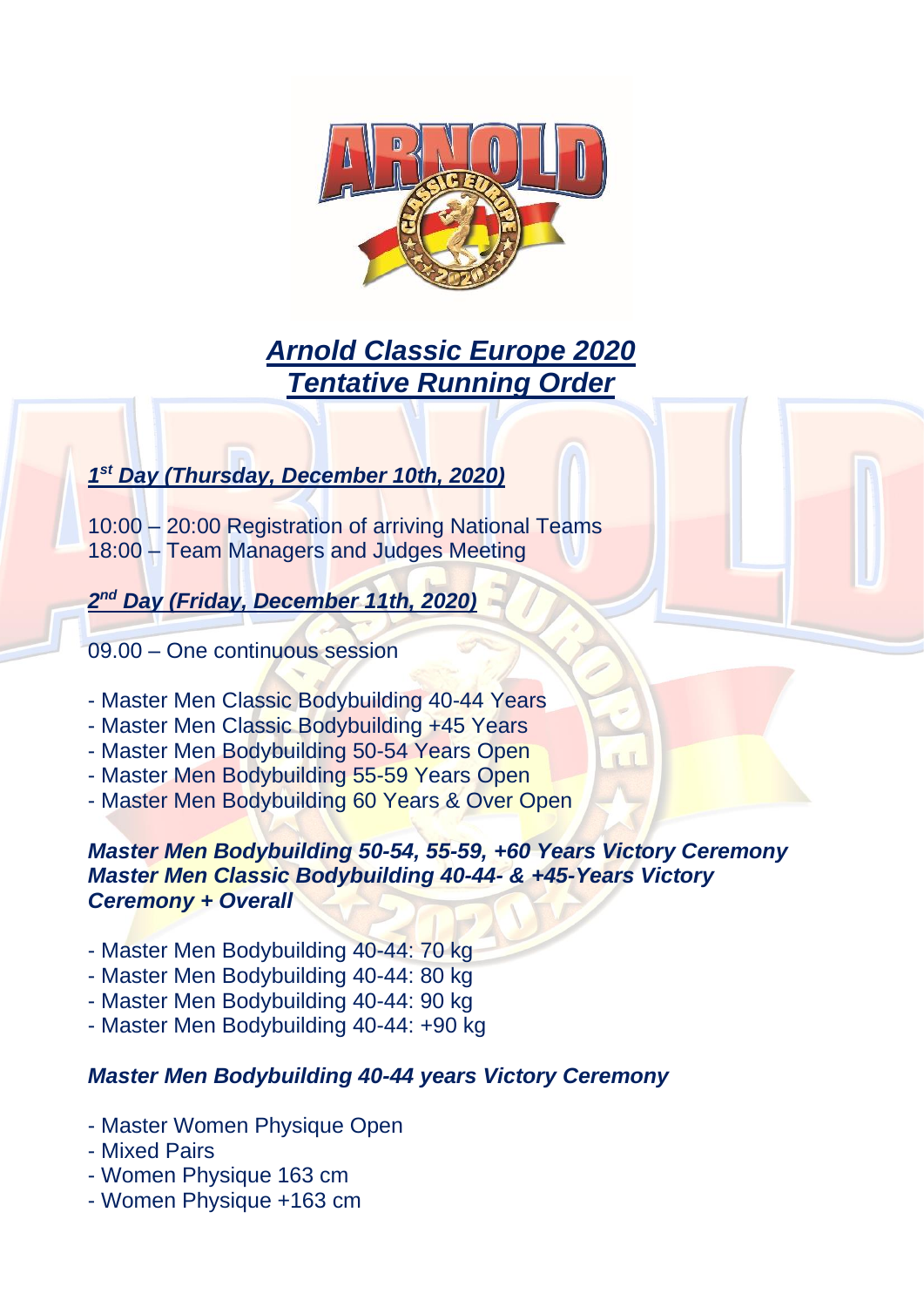#### *Master Women Physique Victory Ceremony Mixed Pairs Victory Ceremony Fit Pairs Victory Ceremony Women Physique Victory Ceremony + Overall*

- Master Men Bodybuilding 45-49: 70 kg
- Master Men Bodybuilding 45-49: 80 kg
- Master Men Bodybuilding 45-49: 90 kg
- Master Men Bodybuilding 45-49: +90 kg

## *Master Men Bodybuilding 45-49 years Victory Ceremony + Overall (all masters)*

- Men Classic Bodybuilding 168 cm
- Men Classic Bodybuilding 171 cm
- Men Classic Bodybuilding 175 cm
- Men Classic Bodybuilding 180 cm
- Men Classic Bodybuilding + 180 cm
- Master Men Classic Physique Open

#### *Men Classic Bodybuilding Victory Ceremony + Overall Master Men Classic Physique Victory Ceremony*

- Men Classic Physique 168 cm
- Men Classic Physique 171 cm
- Men Classic Physique 175 cm
- Men Classic Physique 180 cm
- Men Classic Physique +180 cm

*Men Classic Physique Victory Ceremony + Overall* 

# *3 rd Day Saturday, December 12th, 2020*

9:00 – One continuous session

- Women´s Artistic Fitness Open Semifinals round 1 (routines)
- Master Women´s Wellness Fitness Open Class
- Master Women´s Bodyfitness Open Class
- Junior Men Bodybuilding Open Class
- Women´s Artistic Fitness Open Semifinals round 2 (quarter turns)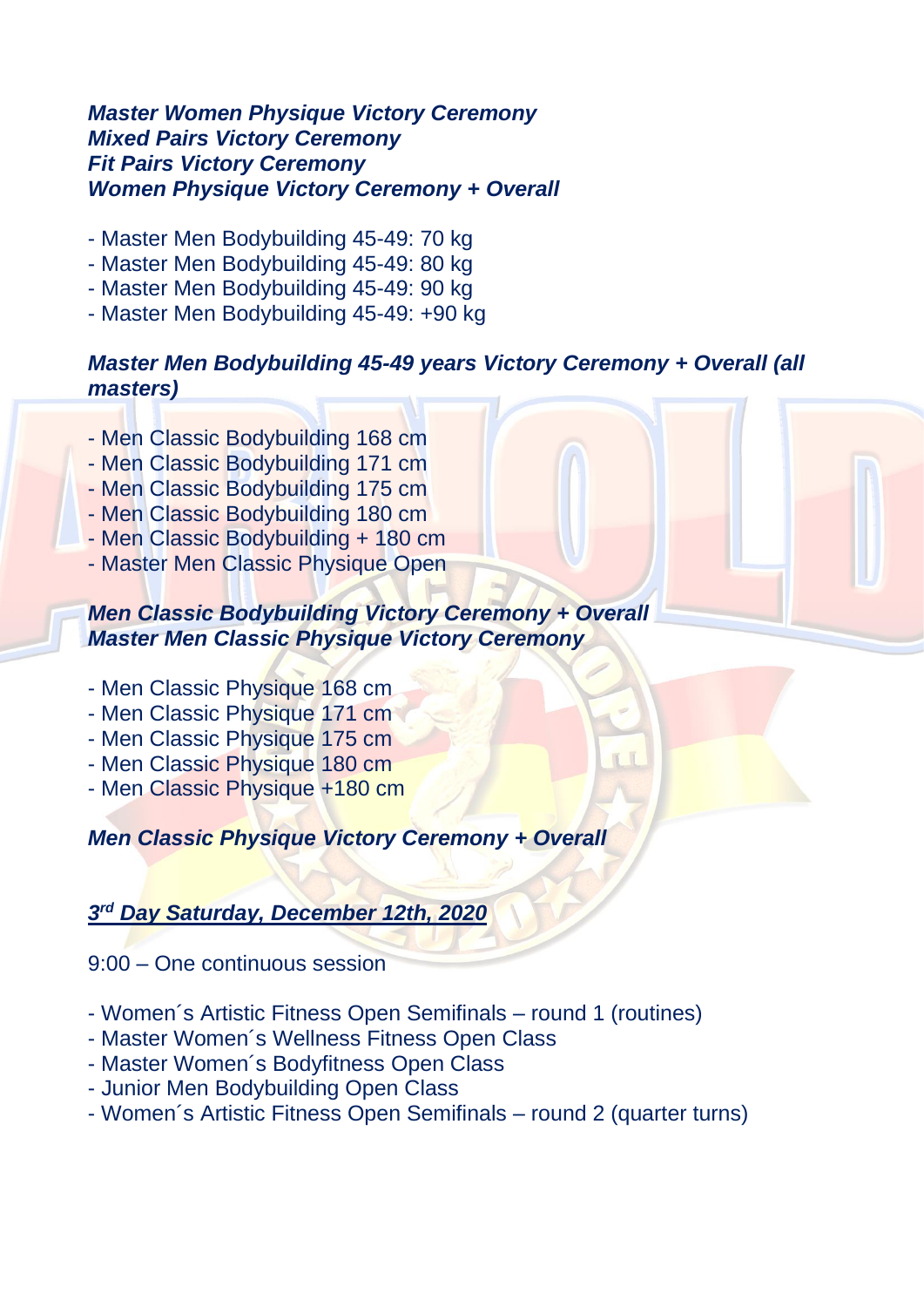## *Master Women Wellness Victory Ceremony Master Women Bodyfitness Victory Ceremony Junior Men Bodybuilding Victory Ceremony*

- Men Bodybuilding 70 kg
- Men Bodybuilding 75 kg
- Women Artistic Fitness Open Finals round 3 (routine)
- Men Bodybuilding 80 kg
- Men Bodybuilding 85 kg
- Women Artistic Fitness Open Finals round 4 (quarter turns)

# *Men Bodybuilding 70 kg, 75 kg, 80 kg, 85 kg Victory Ceremony Women Artistic Fitness Victory Ceremony*

- Men Bodybuilding 90 kg
- Men Bodybuilding 95 kg
- Men Bodybuilding 100 kg
- Men Bodybuilding +100 kg

# *Men Bodybuilding 90 kg, 95 kg, 100 kg, +100 kg Victory Ceremony + Overall*

- Games Classic Bodybuilding Open Class
- Women Bodyfitness 158 cm
- Women Bodyfitness 163 cm
- Women Bodyfitness 168 cm
- Women Bodyfitness +168 cm

*Games Classic Bodybuilding Victory Ceremony Women Bodyfitness Victory Ceremony + Overall*

# *4 th Day Sunday, December 13th, 2020*

9:00 – One continuous session

- Women Fitness 163 cm Semifinals round 1 (routines)
- Women Fitness +163 cm Semifinals round 1 (routines)
- Men Fitness Open Semifinals round 1 (routines)
- Junior Women´s Bikini Fitness up to 164 cm
- Junior Women´s Bikini Fitness +164 cm
- Master Women´s Bikini Fitness up to 164 cm
- Master Women´s Bikini Fitness +164 cm
- Women Fitness 163 cm Semifinals round 2 (quarter turns)
- Women Fitness +163 cm Semifinals round 2 (quarter turns)
- Men Fitness Open Semifinals round 2 (quarter turns)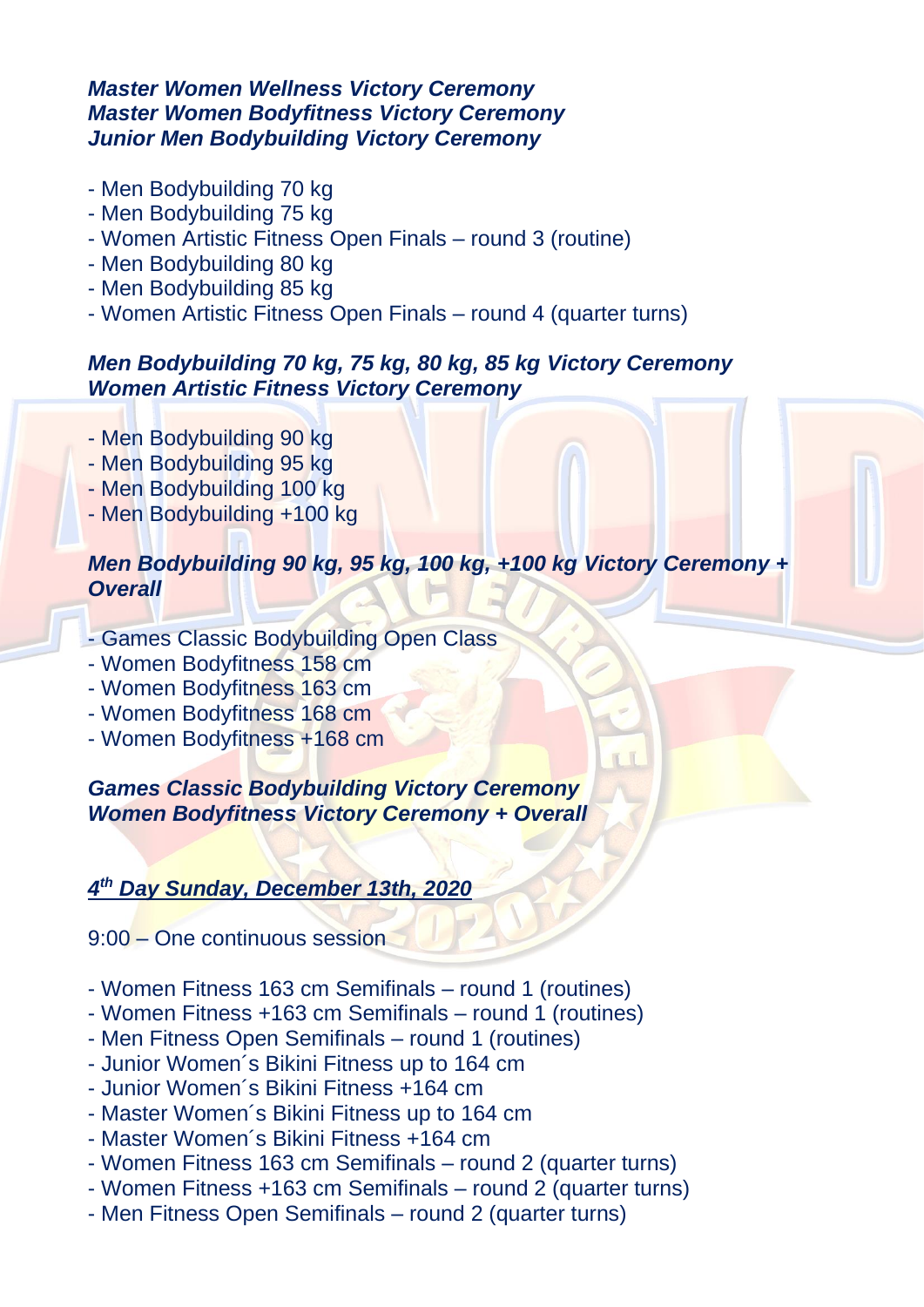#### *Master Women's Bikini Fitness Victory Ceremony + Overall Junior Women's Bikini Fitness Victory Ceremony + Overall*

- Men's Fit-Model Open Semifinals round 1 (quarter turns gymnastic shirt)
- Women's Fit-Model up to 168 cm Semifinals round 1 (quarter turnsswimsuit)
- Women's Fit-model + 168 cm Semifinals round 1 (quarter turns swimsuit)
- Women's Fitness 163 cm Finals round 3 (routines)
- Women's Fitness +163 cm Finals round 3 (routines)
- Men's Fitness Open Finals round 3 (routines)
- Men's Fit-Model Open Finals round 2 (quarter turns gymnastic shirt)
- Women's Fit-Model up to 168 cm Finals round 2 (quarter turns swimsuit)
- Women's Fit-Model up to 168 cm Finals round 2 (quarter turns swimsuit)
- Women's Fitness 163 cm Finals round 4 (quarter turns)
- Women's Fitness +163 cm Finals round 4 (quarter turns)
- Men's Fitness Open Finals round 4 (quarter turns)
- Men's Fit-Model Open Finals round 3 (individual presentation casual fit wear)
- Women's Fit-Model up to 168 cm Finals round 3 (individual presentation evening gown)
- Women's Fit-Model + 168 cm Finals round 3 (individual presentation evening gown)

## *Women's Fitness Victory Ceremony + Overall Men's Fitness Victory Ceremony Men's Fit Model Victory Ceremony Women's Fit Model 168 cm; +168 cm Victory Ceremony + Overall*

- Women Wellness Fitness 158 cm
- Women Wellness Fitness 163 cm
- Women Wellness Fitness 168 cm
- Women Wellness Fitness +168 cm

# *Women Wellness Fitness Victory Ceremony + Overall*

- Men's Physique 170 cm
- Men's Physique 173 cm
- Men's Physique 176 cm
- Men's Physique 179 cm
- Men's Physique 182 cm
- Men's Physique +182 cm

# *Men's Physique Victory Ceremony + Overall*